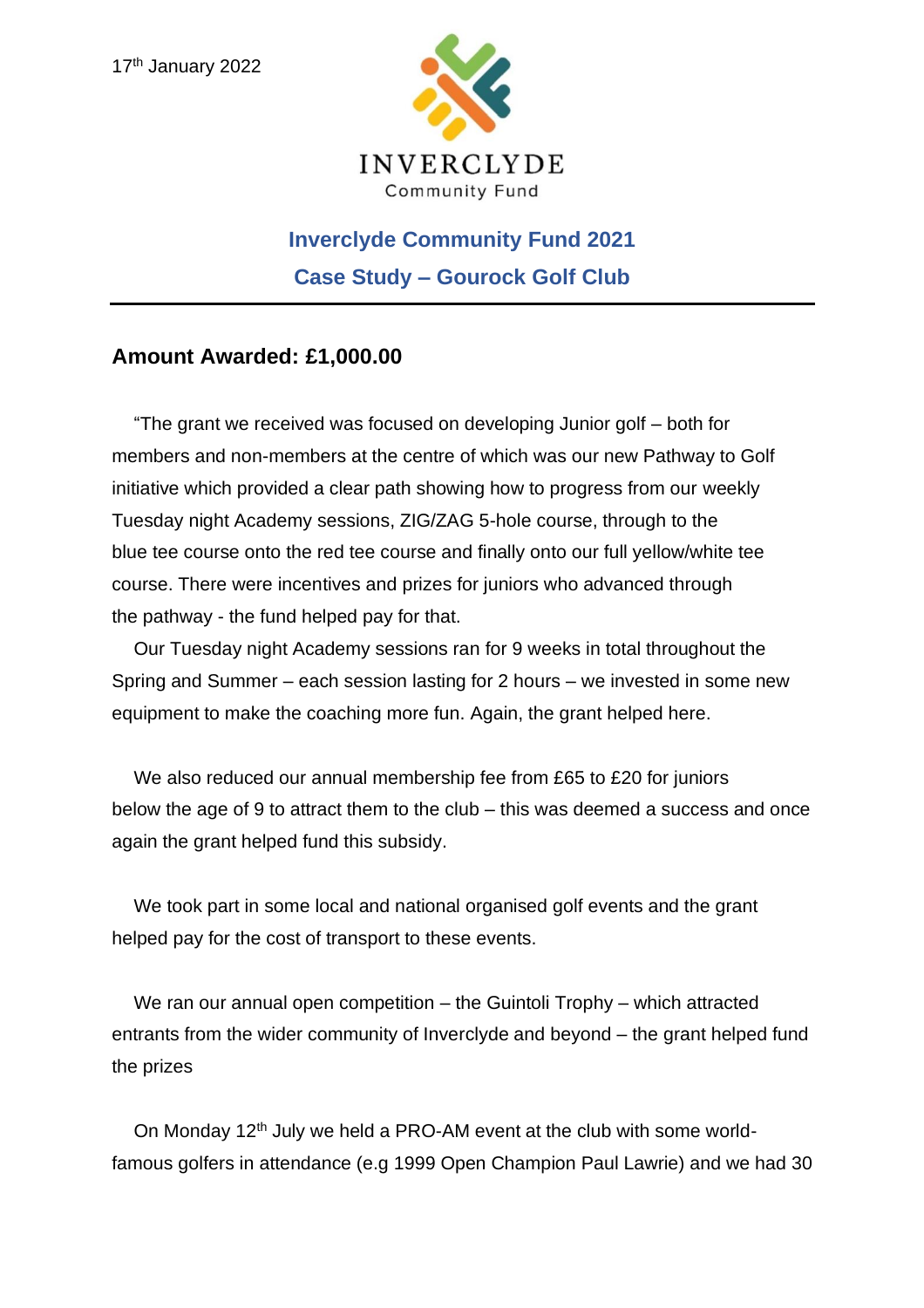

juniors from Inverclyde (members and non-members) being coached by these PROs as part of the event - an experience these boys and girls and likely never to forget.

Finally, we ran some after school classes - both in our Indoor Studios but also out on our course - led by our Club Development Officer.

The grant helped pay for a number of the events mentioned above, such as:

- Helped subsidise the wage of our Club Development Officer as he ran after school classes
- Prizes
- Improved coaching equipment
- Incentive gifts as juniors advanced through our structured pathway
- Transport costs

It is important to note that many of our activities were open to members and nonmembers alike and we also deliberately set a very low annual fee of £20 for younger juniors to join – and we saw some success from that.

- Gourock Golf Club (October 2021)

## **Further Reading**

Read more about all of the other work that Gourock Golf Club on their website, which you can access [here.](https://www.google.com/url?sa=t&rct=j&q=&esrc=s&source=web&cd=&cad=rja&uact=8&ved=2ahUKEwjc8vTJ2971AhVNQMAKHYKgANoQFnoECAsQAQ&url=https%3A%2F%2Fgourockgolfclub.com%2F&usg=AOvVaw3ltaL0s0brRREVEGVkql-6)

Please also visit the Gourock Golf Club Facebook page [here.](https://www.facebook.com/gourockgolfclub/)